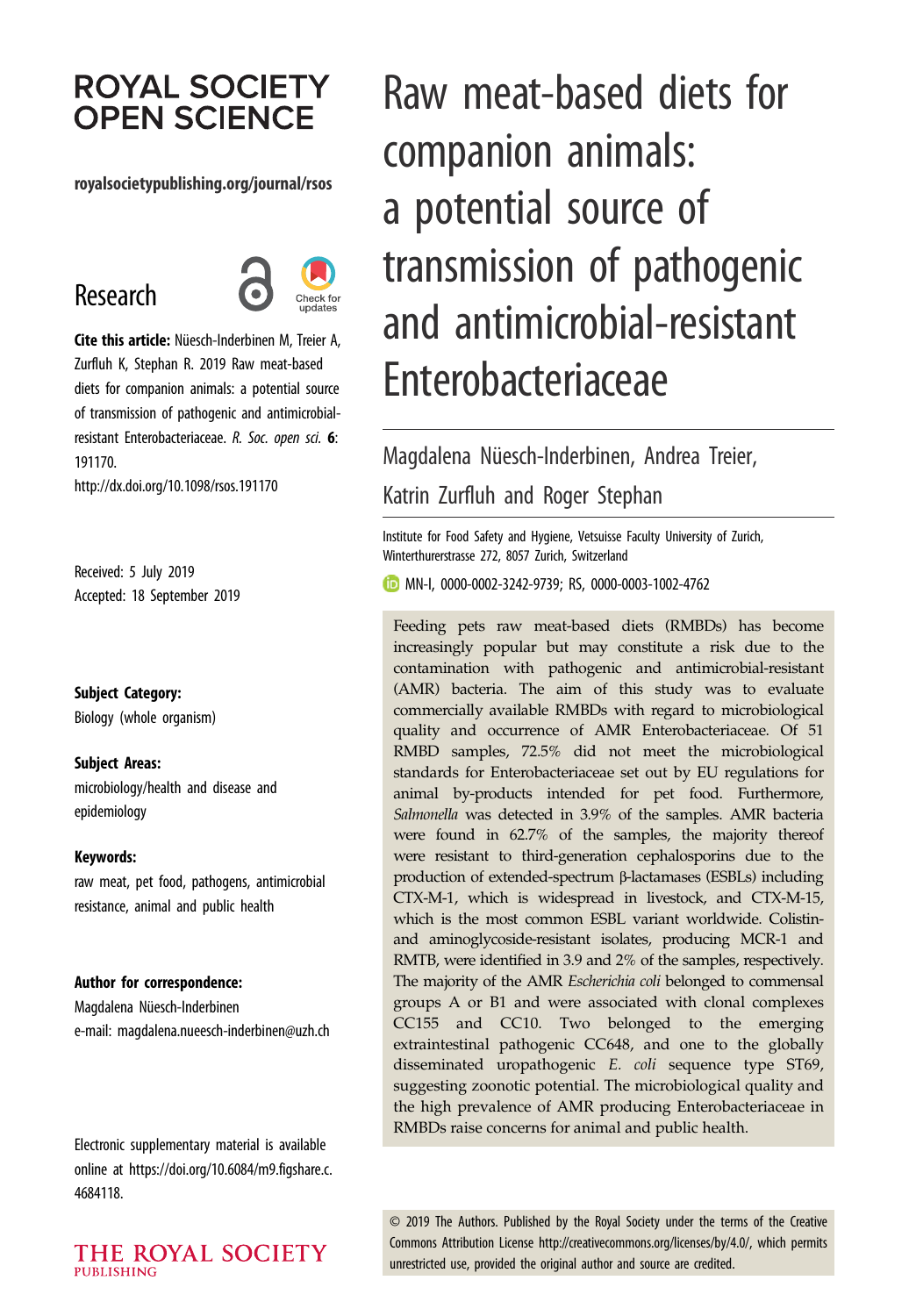## 1. Introduction

Raw pet food has become increasingly popular among dog owners seeking to feed their pets on what is perceived as a natural and healthy diet. Health claims include benefits to canine vitality, the digestive tract and the immune system, but currently lack scientific evaluation [1]. Raw meat-based diets (RMBDs), also known as biologically appropriate raw food (BARF), consist mainly of raw muscle meats, organ meats and meaty bones. Some diets additionally contain vegetables, fruits or grain. Like conventional pet food, most RMBDs are based on the by-products of animals slaughtered for human consumption; however, they do not contain additives and supplements such as preservatives, stabilizers, gelling agents, sweeteners, flavours or vitamins and minerals, potentially posing the risk of nutritional imbalances and deficiencies such as skin and thyroid problems [1,2]. Furthermore, although the production of raw pet food is subjected to strict microbiological hygiene criteria (the EU animal by-products regulations 1069/2009 and 142/2011), pasteurization is by nature not undertaken, raising questions regarding bacterial contamination [3–5]. Concerns, raised by the American Veterinary Medical Association (AVMA) [1] and the Canadian Veterinary Medical Association (CVMA) [6], are based on evidence that raw food diets may cause disease in pets, as exemplified by the reported cases of salmonellosis in cats and dogs [7–9], yersiniosis in cats and dogs [10] and a case of brucellosis in a dog fed raw hare carcasses [11]. RMBDs have also been shown to be a significant source of *Salmonella* in healthy dogs and cats that consequently shed the organism at higher rates than animals fed conventional diets [10,12], with implications concerning public health. Case reports of human illness associated with pathogens in RMBDs are still scarce, and illnesses are probably under-reported [12]. However, four cases of an ongoing outbreak of Salmonella Reading in the USA were linked to raw pet food [13], and recently, an outbreak due to Shiga toxin producing Escherichia coli (STEC) O157:H7 in the UK was attributed to exposure to contaminated raw pet food [14]. Hence, there is growing evidence that pathogens occurring in RMBDs pose a risk of infectious disease to humans not only during handling of the feed and the feeding equipment, but also through the contamination of household surfaces and through close contact to the dogs and their faeces [3,4,15].

RMBDs have also been identified as a risk factor for the shedding of antimicrobial-resistant (AMR) bacteria in pets [16–21]. This is of particular concern, since antimicrobial resistance is currently one of the most pressing threats to human and animal health worldwide, affecting humans, animals and the environment [22]. Because of the use and overuse of antimicrobial agents in livestock production, foodproducing animals have emerged as an important reservoir for antimicrobial resistance [23]. Accordingly, raw meat sold at retail level (beef, poultry and fish) has been identified as a major source of exposure of humans to AMR bacteria, including Enterobacteriaceae with resistance to drugs categorized by the World Health Organization (WHO) as critically important antimicrobial agents (CIAs) [24,25]. Correspondingly, RMBDs containing by-products from livestock slaughter represent a source of AMR and a potential health risk to animals and humans. Previous studies have identified the occurrence of E. coli isolates from RMBDs possessing the same resistance mechanisms as isolates from poultry, cattle and pigs, including one of the most important mechanisms of antimicrobial resistance in Enterobacteriaceae, the production of plasmid-mediated extended-spectrum β-lactamases (ESBLs) [17,26]. These findings are of great concern, since the occurrence of ESBL producers and other AMR bacteria may not only entail treatment failure in diseased companion animals, but also poses a potential health hazard to humans, either through direct transmission of AMR bacteria from animals to humans or indirectly through transmission of resistance genes [27]. Currently, the most prevalent ESBLs belong to the CTX-M type, with CTX-M-15 globally the most common among human clinical isolates [28].

The growing popularity of RMBDs and the concomitant potential risk to animal and human health prompted us to assess the microbiological quality of RMTBs with the focus on the molecular characterization of ESBL producers and other AMR Enterobacteriaceae isolated from commercially available raw pet food in Switzerland.

## 2. Material and methods

### 2.1. Sample collection

During September and October 2018, 47 RMBDs were commercially purchased by the investigators in pet shops in six cities within a radius of 300 km of the laboratory or via Internet shops. Four further samples were obtained from a small Swiss RMBD producing enterprise which was officially certified based on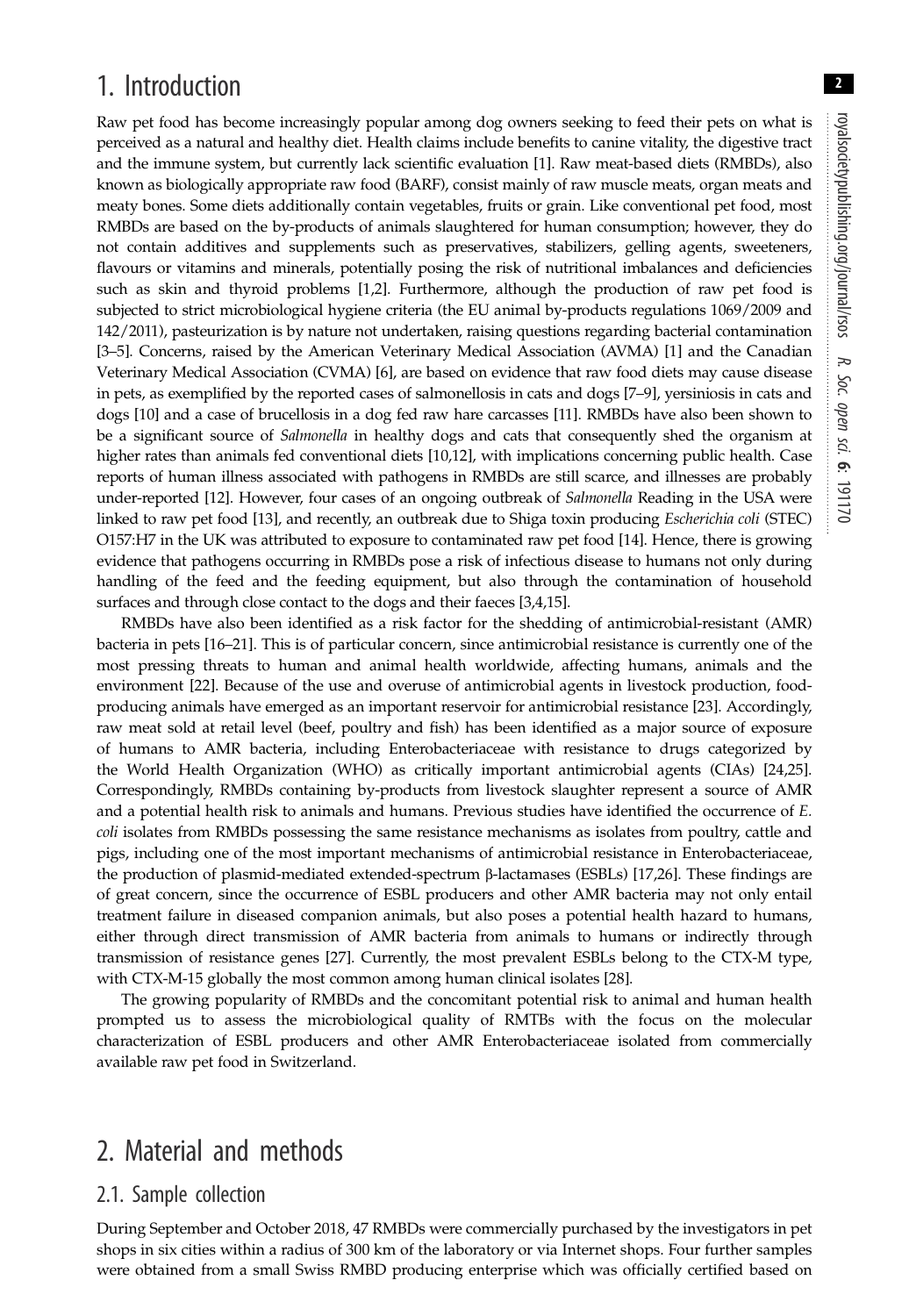Only samples that contained uncooked meat or organs that had not undergone any treatment, such as pasteurization or drying, were purchased. Only RMBDs intended for dogs were included.

Samples were transported in bags containing cold chain coolants and stored at−20°C. Before analysis, the samples were defrosted at 4°C. For all samples, analysis was performed before the provided 'use by' date.

Products were categorized into those originating from of beef cattle, poultry, horse, lamb, game, rabbit and fish. Types of meat within these categories included beef (including rumen) ( $n = 15$ ), chicken ( $n = 6$ ), horse  $(n = 6)$ , lamb  $(n = 6)$ , turkey  $(n = 4)$ , rabbit  $(n = 3)$ , salmon  $(n = 3)$ , deer  $(n = 2)$ , duck  $(n = 1)$ , moose  $(n=1)$ , ostrich  $(n=1)$ , pangasius fish  $(n=1)$ , quail  $(n=1)$  and reindeer  $(n=1)$ . Thirty-one samples contained meat originating from Switzerland, and 20 samples contained meat imported from Germany.

## 2.2. Quantitative bacteriology

For the examination for aerobic mesophilic bacteria (AMB) and Enterobacteriaceae, a subset of 10 g from each sample was placed in a sterile blender bag and homogenized for 60 s at a 1 : 10 ratio in buffered peptone water (BPW, Oxoid, Basingstoke, UK). The homogenates and decimal dilutions thereof in 0.9% NaCl were streaked onto plate count (PC) agar (Oxoid, Pratteln, Switzerland) for AMB and onto violet red bile glucose (VRBG) agar (Bio-Rad Laboratories AG, Reinach, Switzerland) for Enterobacteriaceae. PC plates were incubated for 72 h at 30°C under aerobic conditions and VRBG plates for 48 h at 37°C under anaerobic conditions. The number of colonies was counted to calculate the number of colonyforming units (cfu) per gram of raw pet food sample. Samples were rated based on the EU hygiene criteria that limit Enterobacteriaceae to  $5 \times 10^3$  cfu g<sup>-1</sup> for raw meat intended for pet food production.

## 2.3. Detection of Salmonella

Examination for Salmonella spp. was done using a two-step enrichment procedure. Of each sample, 10 g was pre-enriched for 24 h at 37°C in 100 ml of BPW. From the first enrichment, 0.1 ml was incubated for 24 h at 42°C in 10 ml of Rappaport Vassiliadis (RV) broth (Oxoid, Pratteln, Switzerland). After plating 0.1 ml onto Rapid'Salmonella (RSal) medium agar (BioRad, Hercules, California, USA), plates were incubated for 24 h at 37°C. All typical colonies with violet morphologies were subjected to serological identification according to the Kauffmann–White–LeMinor scheme [29].

## 2.4. Selective isolation of antimicrobial-resistant Enterobacteriaceae

A subset of 10 g of sample was homogenized at a 1 : 10 ratio in Enterobacteriaceae enrichment (EE) broth (BD, Franklin Lakes, USA) for 24 h at 37°C. For the detection of ESBL-producing Enterobacteriaceae, one loopful of each of the enrichment cultures was streaked onto Brilliance ESBL agar plates (Oxoid, Hampshire, UK). Plates were incubated under aerobic conditions for 24 h at 37°C. All colonies with different chromaticity and morphology were subcultured on Brilliance ESBL agar plates for 24 h at 37°C to obtain pure cultures. Species were identified using matrix-assisted laser desorption ionization– time-of-flight mass spectrometry (MALDI-TOF-MS, Bruker Daltronics, Bremen, Germany).

Colistin-resistant Gram-negative bacteria were selected by plating one loopful of the enriched cultures onto Luria-Bertani (LB, Difco Laboratories, Franklin Lakes, NJ, USA) agar plates containing 4 mg l<sup>-1</sup> colistin, 10 mg l<sup>-1</sup> vancomycin and 5 mg l<sup>-1</sup> amphotericin B. Plates were incubated under aerobic conditions for 24 h at 37°C. Colonies were subcultured on a selective medium containing 4 mg  $l^{-1}$ colistin and each pure culture was identified using MALDI-TOF-MS. Species with intrinsic resistance to polymyxins (Serratia marcescens, Proteus spp., Providencia spp. and Morganella spp.) were discarded.

Screening for aminoglycoside-resistant Gram-negative bacteria was conducted using LB agar containing 200 mg l<sup>-1</sup> amikacin, 10 mg l<sup>-1</sup> vancomycin and 5 mg l<sup>-1</sup> amphotericin B, as described previously [30]. Colonies were subcultured on a selective medium containing 200 mg l<sup>−1</sup> amikacin and each pure culture was identified using MALDI-TOF-MS.

## 2.5. Antimicrobial susceptibility testing

Antimicrobial susceptibility testing (AST) was performed using the disc-diffusion method according to the guidelines of the Clinical and Laboratory Standards Institute (CLSI) [31], and the antibiotics ampicillin (AM), amoxicillin with clavulanic acid (AMC), azithromycin (AZM), cefazolin (CZ), cefepime (FEP), cefotaxime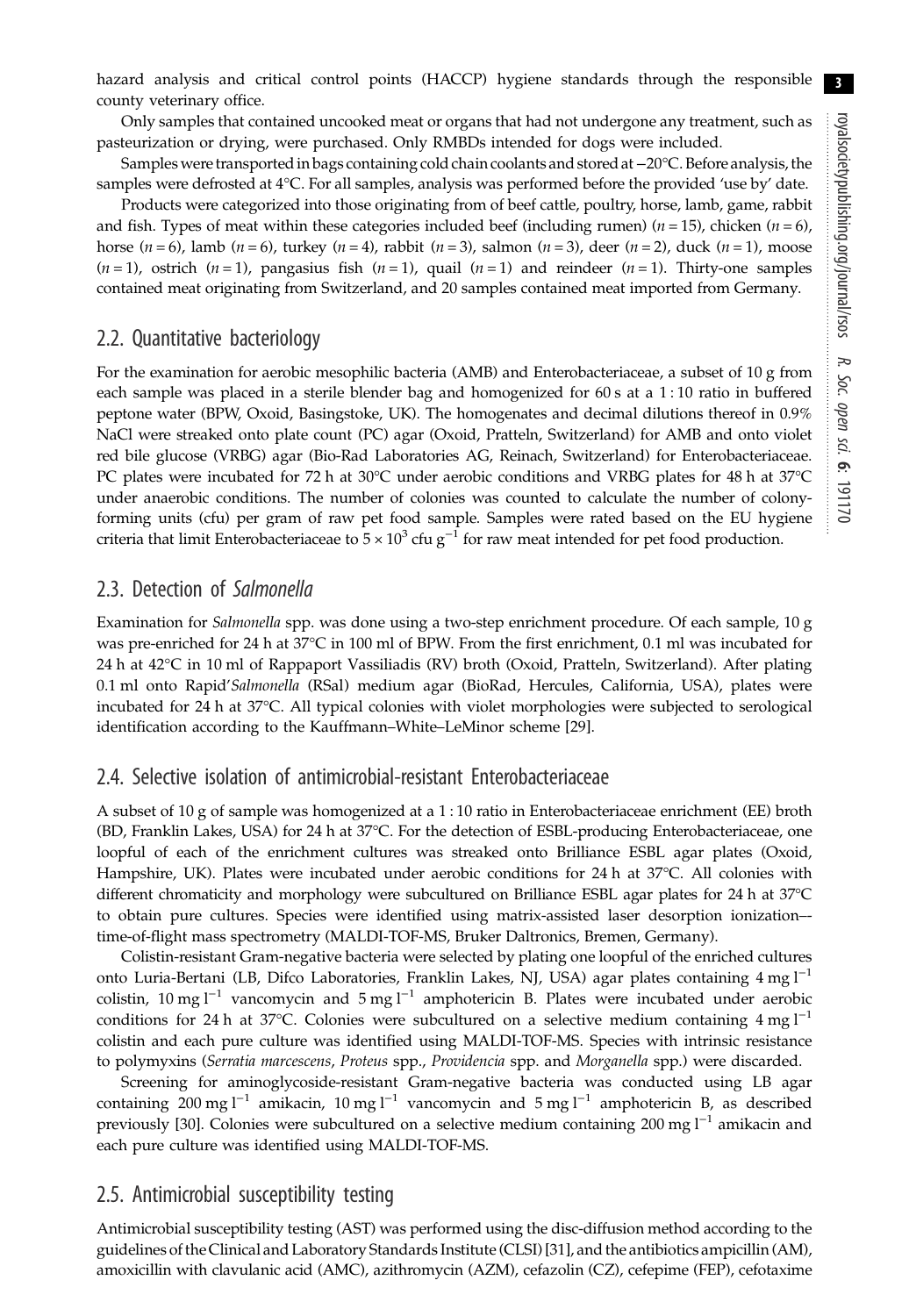(CTX), chloramphenicol (C), ciprofloxacin (CIP), fosfomycin (FOS), gentamicin (G), kanamycin (K), nalidixic acid (NA), nitrofurantoin (F/M), streptomycin (S), sulfamethoxazole/trimethoprim (SXT) and tetracycline (TE) (Becton Dickinson, Allschwil, Switzerland). Results were interpreted according to CLSI performance standards [31]. For azithromycin, an inhibition zone of less than or equal to 12 mm was interpreted as resistant. For isolates harbouring mcr-1, the minimum inhibitory concentration (MIC) of colistin was determined by broth microdilution according to the European Committee on Antimicrobial Susceptibility Testing (EUCAST), 2019 (eucast.org). The results were interpreted according to the breakpoints suggested by EUCAST for Enterobacterales (susceptible, MIC  $\leq$  2 mg l<sup>-1</sup>; resistant, MIC > 2 mg l<sup>-1</sup>).

Isolates displaying resistance to three or more classes of antimicrobials were defined as multidrugresistant (MDR), as proposed by Magiorakos *et al.* [32], counting β-lactams as one class.

#### 2.6. Detection of antimicrobial-resistant genes

DNA was extracted by a standard heat lysis protocol and analysed by PCR for the presence of AMR genes. Synthesis of primers and direct DNA sequencing were carried out by Microsynth (Balgach, Switzerland). Purification of amplification products was performed using a PCR purification kit (Qiagen, Courtaboeuf, France). Nucleotide sequences were analysed with CLC Main Workbench 6.6.1. Database searches were performed using the BLASTN program of NCBI (http://www.ncbi.nlm.nih. gov/blast/).

The identification of  $bla_{ESBL}$  genes was established, as described previously [33–35].

Screening by PCR for mcr-1 through mcr-5 was undertaken, as described by Rebelo et al. [36].

Presumptive 16S rRNA methylase producers were analysed for the presence of  $armA$ ,  $rmA$ ,  $rmB$ , rmtC and rmtD, as described previously [37].

#### 2.7. Phylogenetic characterization of E. coli isolates

Phylogenetic classification of the E. coli isolates into one of the eight groups A, B1, B2, C, D, E, F (E. coli sensu stricto) or Escherichia clade I, was performed, as described by Clermont et al. [38].

#### 2.8. Multilocus sequence typing of E. coli and Klebsiella pneumoniae

For multilocus sequence typing (MLST) of E. coli isolates, internal fragments of the seven housekeeping genes (adk, fumC, gyrB, icd, mdh, purA and recA) were amplified by PCR, as described by Wirth et al. [39]. Sequences were imported into the E. coli MLST database website (https://enterobase.warwick.ac.uk) to determine MLST types and clonal complexes (CCs).

MLST of the K. pneumoniae isolates was performed by the amplification and sequencing of the seven housekeeping genes gapA, infB, mdh, pgi, phoE, rpoB and tonB, according to the previously described methods [40]. Sequence types were determined, according to the MLST database (https://bigsdb.pasteur.fr).

## 3. Results

#### 3.1. Bacterial analysis

An overview of the distribution of the AMB counts and Enterobacteriaceae counts for the different types of meat is given in table 1.

Among the 51 raw pet food samples analysed in this study, the AMB count ranged from  $8.2 \times 10^4$ to 7.4 × 10<sup>8</sup> cfu g<sup>-1</sup> (median value  $8.8 \times 10^6$  cfu g<sup>-1</sup>). Overall, 28 (55%) of the products scored higher than  $5 \times 10^6$  cfu AMB g<sup>-1</sup> meat.

Enterobacteriaceae PCs ranged from 6 × 10<sup>2</sup> to 2.2 × 10<sup>7</sup> cfu g<sup>-1</sup> (median value 4.1 × 10<sup>4</sup> cfu g<sup>-1</sup>). For 37 (72.5%) of the diets, the score exceeded  $5 \times 10^3$  cfu g<sup>-1</sup>. Based on the EU regulations, these 37 products did not meet the hygiene criteria of less than  $5 \times 10^3$  cfu g<sup>-1</sup> for raw meat intended for pet food production (figure 1a). Diets exceeding this limit varied between the suppliers, from 50% of the diets from supplier H to 100% of the diets from suppliers C and D (figure 1b).

Salmonella species were isolated from two (3.9%) RMBDs. The serotypes were identified as monophasic Salmonella Typhimurium 4,12:i:- isolated from RMBDs containing lamb (16.7% of the lamb meat samples), and Salmonella London isolated from turkey (25% of the turkey meat samples). Products contaminated with Salmonella originated from suppliers G and F.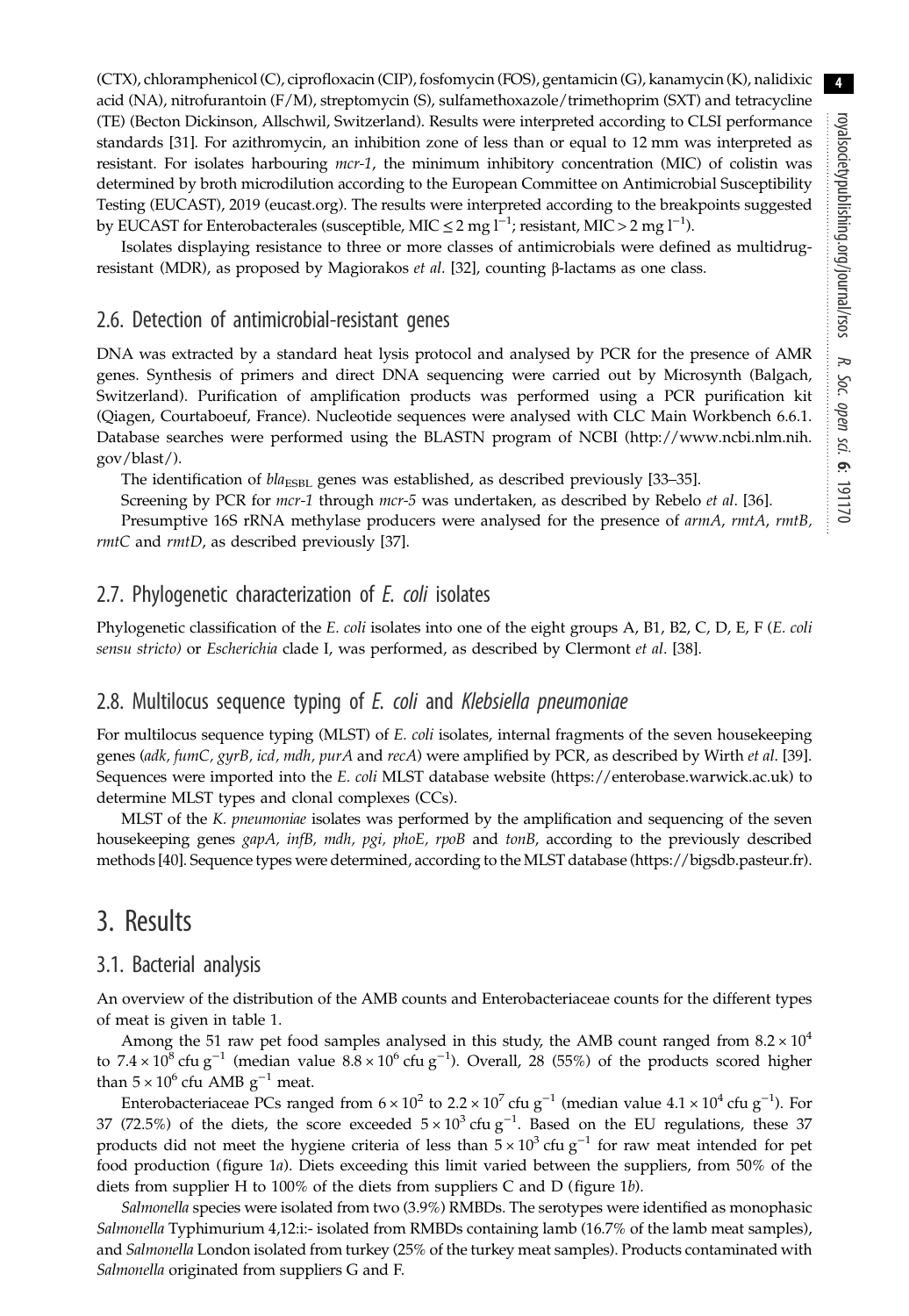Table 1. Distribution of aerobic mesophilic count and Enterobacteriaceae count for RMBOs for pets containing different types of meat. AMBC, aerobic mesophilic count; cfu, colony-forming unit; EC, Enterobacteriaceae; Table 1. Distribution of aerobic mesophilic count and Enterobacteriaceae count for RMBDs for pets containing different types of meat. AMBC, aerobic mesophilic count; cfu, colony-forming unit; EC, Enterobacteriaceae; count; --, not applicable.  $count$ ;  $-\rightarrow$ , not applicable.

|                |                |          | of samples with cfu of<br>ρ.                                                                                                                                                                                                                                                                                                                                                                                                                                                                                  |                                                                                                                                                                                                                                                                                                                     |               |                            |                                   |                                         |                                                                           |
|----------------|----------------|----------|---------------------------------------------------------------------------------------------------------------------------------------------------------------------------------------------------------------------------------------------------------------------------------------------------------------------------------------------------------------------------------------------------------------------------------------------------------------------------------------------------------------|---------------------------------------------------------------------------------------------------------------------------------------------------------------------------------------------------------------------------------------------------------------------------------------------------------------------|---------------|----------------------------|-----------------------------------|-----------------------------------------|---------------------------------------------------------------------------|
| type of meat   | no. of samples | bacteria | $\leq$<br>$\overline{P}$                                                                                                                                                                                                                                                                                                                                                                                                                                                                                      | $10^3 - 510^4$                                                                                                                                                                                                                                                                                                      | $10^4 - 10^5$ | $10^5 - 510^6$             | $\frac{10^6}{10^7}$ - $\leq 10^7$ | $>10^7$                                 | median                                                                    |
| beef           | 51             |          |                                                                                                                                                                                                                                                                                                                                                                                                                                                                                                               | $\circ$                                                                                                                                                                                                                                                                                                             | $\circ$       | $\overline{\phantom{0}}$   | 2                                 | $\overline{C}$                          | $4.1\times10^7$                                                           |
|                |                |          |                                                                                                                                                                                                                                                                                                                                                                                                                                                                                                               |                                                                                                                                                                                                                                                                                                                     |               |                            | $\sim$                            | $\vert - \vert - \vert$ o               | $2.3 \times 10^{5}$                                                       |
| chicken        | $\circ$        |          |                                                                                                                                                                                                                                                                                                                                                                                                                                                                                                               | $\circ$                                                                                                                                                                                                                                                                                                             | $\circ$       |                            |                                   |                                         | $7.85\times10^5$                                                          |
|                |                |          |                                                                                                                                                                                                                                                                                                                                                                                                                                                                                                               |                                                                                                                                                                                                                                                                                                                     |               |                            |                                   |                                         | $2.55 \times 10^4$<br>$1.4 \times 10^8$                                   |
| ් ළ<br>ප       |                |          |                                                                                                                                                                                                                                                                                                                                                                                                                                                                                                               | ြ                                                                                                                                                                                                                                                                                                                   | $\circ$       |                            | $\circ$                           | $\frac{1}{2}$                           |                                                                           |
|                |                |          |                                                                                                                                                                                                                                                                                                                                                                                                                                                                                                               | $\circ$                                                                                                                                                                                                                                                                                                             | $\circ$       |                            |                                   | $\vert - \vert \circ$                   | $5.91\times10^6$                                                          |
| ਂ<br>ਹਵ        |                |          |                                                                                                                                                                                                                                                                                                                                                                                                                                                                                                               | းဓ                                                                                                                                                                                                                                                                                                                  | ం             | $\circ$                    |                                   |                                         | $\mathbb{N}$                                                              |
|                |                |          |                                                                                                                                                                                                                                                                                                                                                                                                                                                                                                               | $\circ$                                                                                                                                                                                                                                                                                                             |               | 0                          | $\circ$                           | $\circ$                                 |                                                                           |
| horse<br>horse | $\circ$        |          |                                                                                                                                                                                                                                                                                                                                                                                                                                                                                                               | ္ဝ                                                                                                                                                                                                                                                                                                                  | ံဓ            |                            | $\sim$                            | $\frac{1}{2}$                           | $\frac{1}{1.45 \times 10^7}$<br>$\frac{1.5 \times 10^3}{2.3 \times 10^6}$ |
|                |                |          |                                                                                                                                                                                                                                                                                                                                                                                                                                                                                                               | ് സ                                                                                                                                                                                                                                                                                                                 |               | $\circ$                    | $\frac{1}{2}$ – $\frac{1}{2}$ m   | $\overline{\phantom{a}}$                |                                                                           |
| $\frac{1}{2}$  | $\circ$        |          |                                                                                                                                                                                                                                                                                                                                                                                                                                                                                                               | ∶⇔∶ന                                                                                                                                                                                                                                                                                                                | $\circ$       |                            |                                   | $\frac{1}{2}$                           |                                                                           |
|                |                |          |                                                                                                                                                                                                                                                                                                                                                                                                                                                                                                               |                                                                                                                                                                                                                                                                                                                     | ് പ           |                            | $\circ$                           | ြ                                       |                                                                           |
| moose          |                |          |                                                                                                                                                                                                                                                                                                                                                                                                                                                                                                               |                                                                                                                                                                                                                                                                                                                     | $\circ$       | $\circ$                    | $\circ$                           | $ - $ $\circ$                           | $\ \hspace{1pt}\ $                                                        |
|                |                |          |                                                                                                                                                                                                                                                                                                                                                                                                                                                                                                               |                                                                                                                                                                                                                                                                                                                     |               | $\circ$                    | $\circ$                           |                                         |                                                                           |
| ostrich        |                |          | $\circ \, \circ \, \, \circ \, \, \vert \, \circ \, \vert \, \circ \, \vert \, \circ \, \vert \, \circ \, \vert \, \circ \, \vert \, \circ \, \vert \, \circ \, \vert \, \circ \, \vert \, \circ \, \vert \, \circ \, \vert \, \circ \, \vert \, \circ \, \vert \, \circ \, \vert \, \circ \, \vert \, \circ \, \vert \, \circ \, \vert \, \circ \, \vert \, \circ \, \vert \, \circ \, \vert \, \circ \, \vert \, \circ \, \vert \, \circ \, \vert \, \circ \, \vert \, \circ \, \vert \, \circ \, \vert \,$ | $\circ \circ \circ \circ \circ$                                                                                                                                                                                                                                                                                     | ┊┯┊ѻ┊ѻ        | စ                          | $\circ$                           | $\vert - \vert \circ$                   | $\pm 1$                                                                   |
|                |                |          |                                                                                                                                                                                                                                                                                                                                                                                                                                                                                                               |                                                                                                                                                                                                                                                                                                                     |               | $\overline{\phantom{a}}$   | $\vert - \vert -$                 |                                         | i<br>Personali                                                            |
| pangasius      |                |          |                                                                                                                                                                                                                                                                                                                                                                                                                                                                                                               | ုံး                                                                                                                                                                                                                                                                                                                 | ਂ⇔            | $\circ$                    |                                   | $\overline{\phantom{a}}$                | $\mathbf{I}^{\dagger}_{\pm}$ I                                            |
|                |                |          |                                                                                                                                                                                                                                                                                                                                                                                                                                                                                                               | $\frac{1}{2}$ $\frac{1}{2}$ $\frac{1}{2}$ $\frac{1}{2}$ $\frac{1}{2}$ $\frac{1}{2}$ $\frac{1}{2}$ $\frac{1}{2}$ $\frac{1}{2}$ $\frac{1}{2}$ $\frac{1}{2}$ $\frac{1}{2}$ $\frac{1}{2}$ $\frac{1}{2}$ $\frac{1}{2}$ $\frac{1}{2}$ $\frac{1}{2}$ $\frac{1}{2}$ $\frac{1}{2}$ $\frac{1}{2}$ $\frac{1}{2}$ $\frac{1}{2}$ | ಂ             | စ                          | ြ                                 | ြ                                       | ŧ<br>$\overline{\phantom{a}}$                                             |
| quail          |                |          |                                                                                                                                                                                                                                                                                                                                                                                                                                                                                                               |                                                                                                                                                                                                                                                                                                                     |               |                            | $\circ$                           | $\overline{\phantom{a}}$                |                                                                           |
|                |                |          |                                                                                                                                                                                                                                                                                                                                                                                                                                                                                                               | ‡ —                                                                                                                                                                                                                                                                                                                 | ္ခံ           | ం                          | $\circ$                           | ြ                                       |                                                                           |
|                |                |          |                                                                                                                                                                                                                                                                                                                                                                                                                                                                                                               |                                                                                                                                                                                                                                                                                                                     |               |                            |                                   |                                         | (Continued.                                                               |
|                |                |          |                                                                                                                                                                                                                                                                                                                                                                                                                                                                                                               |                                                                                                                                                                                                                                                                                                                     |               | Soc. open sci.<br>6:191170 | R.                                | royalsocietypublishing.org/journal/rsos | 5                                                                         |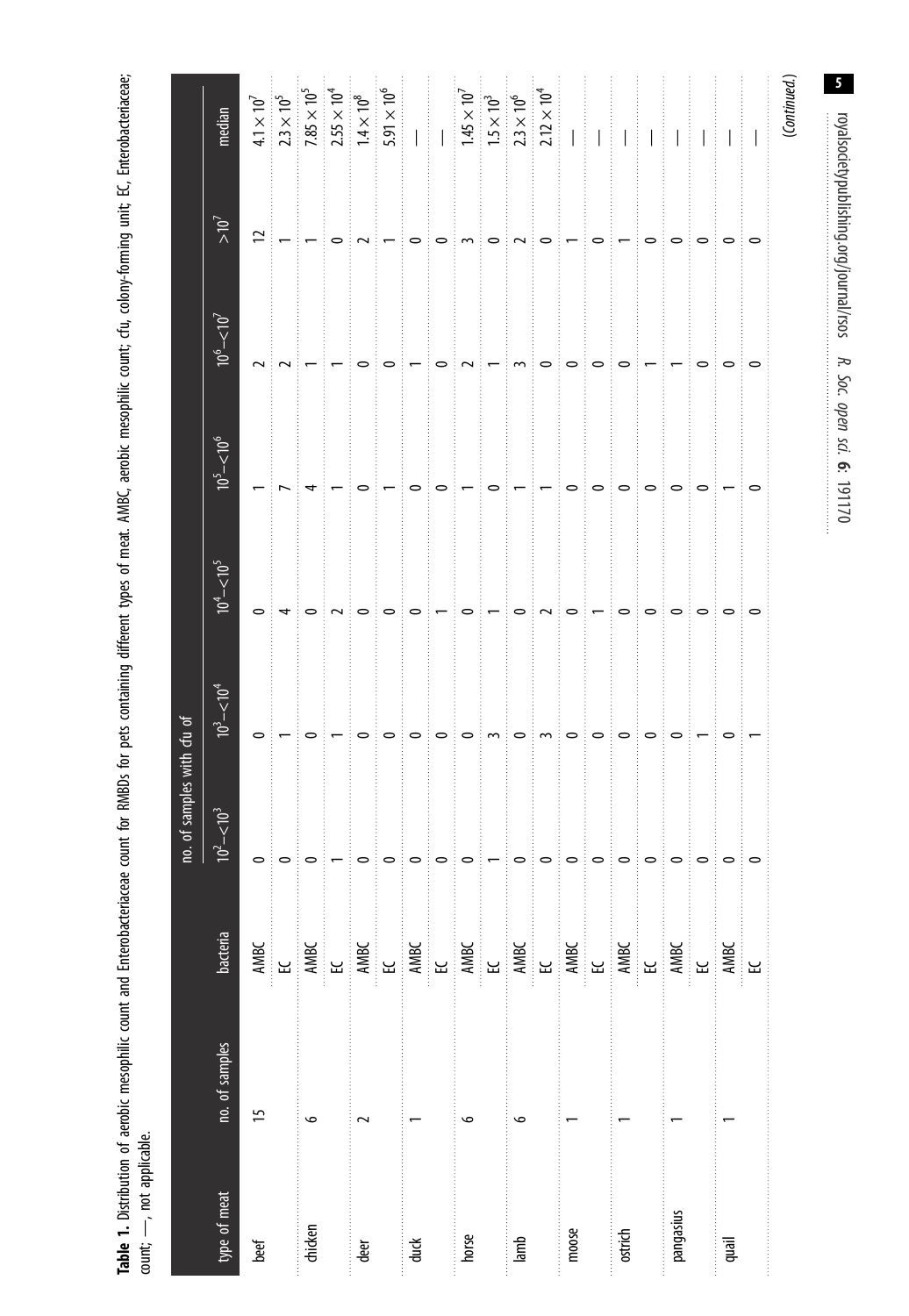Table 1. (Continued.) Table 1. (Continued.)

|              |                                                                                                   |                   | no. of samples with cfu of<br>J |               |                   |               |               |                                            |
|--------------|---------------------------------------------------------------------------------------------------|-------------------|---------------------------------|---------------|-------------------|---------------|---------------|--------------------------------------------|
| type of meat | no. of samples                                                                                    | bacteria          | °,                              | $10^3 - 10^4$ | $10^{4} - 10^{5}$ | $10^5 - 10^6$ | $10^6 - 10^7$ | median                                     |
| rabbit       |                                                                                                   | AMBC<br>EC        |                                 |               |                   |               |               | $\frac{8.3 \times 10^5}{10^3}$             |
|              |                                                                                                   |                   |                                 |               |                   |               |               |                                            |
| reindeer     |                                                                                                   | <b>AMBC</b><br>EC |                                 |               |                   |               |               | $\overline{\phantom{a}}$                   |
|              |                                                                                                   |                   |                                 |               |                   |               |               | .<br>$\begin{array}{c} \hline \end{array}$ |
|              | $\mathbf{Salmon}$ , and the contract of the contract of $\mathbf{Calmon}$ , and $\mathbf{Calmon}$ | AMBC<br>EC        |                                 |               |                   |               |               | $8.8\times10^6$                            |
|              |                                                                                                   |                   |                                 |               |                   |               |               | $8.0\times10^2$                            |
| turkey       |                                                                                                   | <b>AMBC</b>       |                                 |               |                   |               |               | $1.65 \times 10^6$                         |
|              |                                                                                                   | ್ಷ<br>ಜ           |                                 |               |                   |               |               | $1.74 \times 10^{4}$                       |
|              |                                                                                                   |                   |                                 |               |                   |               |               |                                            |

 $6\overline{6}$ royalsocietypublishing.org/journal/rsos R. Soc. open sci. 6: 191170 royalsocietypublishing.org/journal/rsos R. Soc. open sci. <u>م</u>.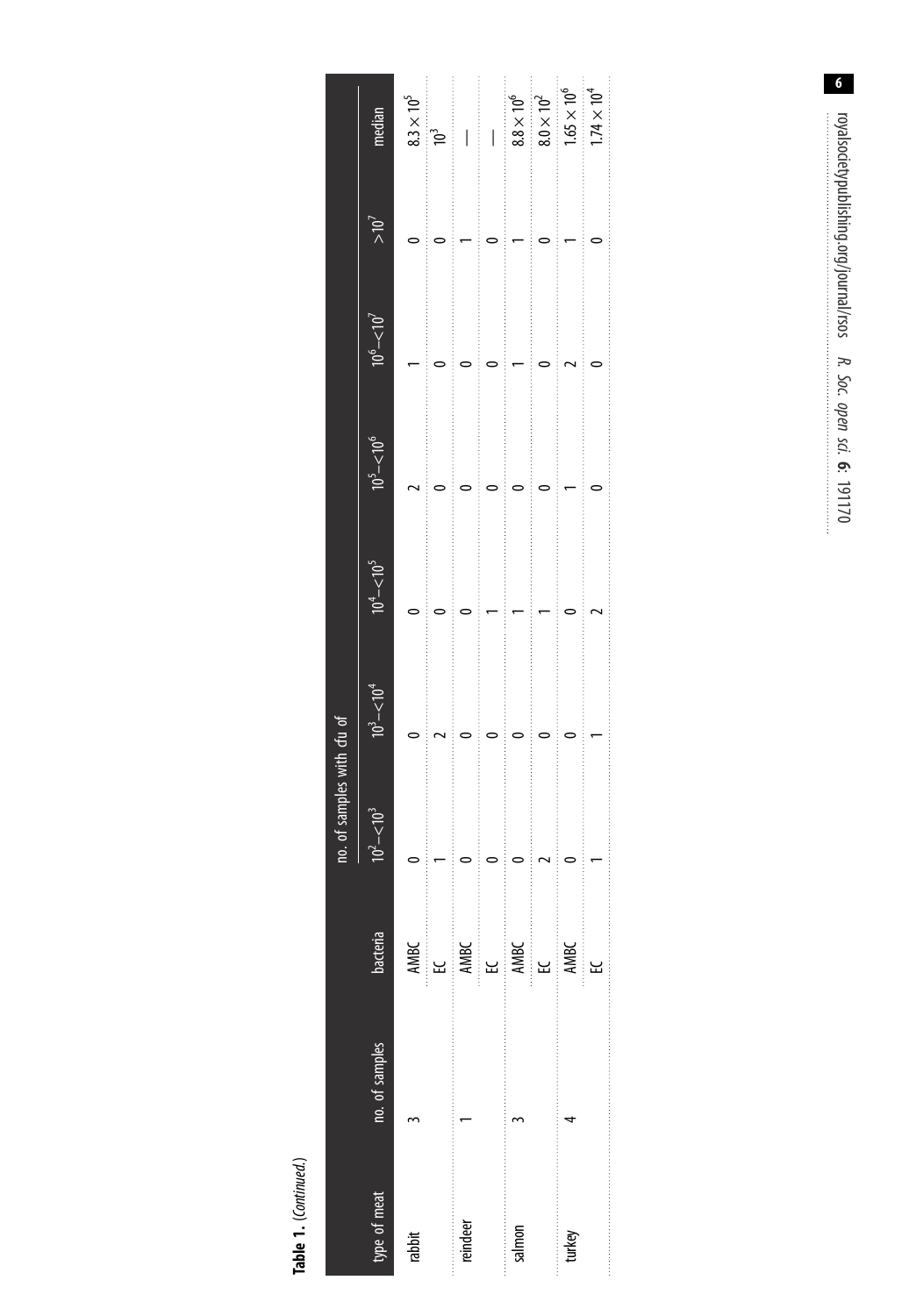

Figure 1. Microbiological quality of different categories of 51 samples of RMBDs for pets. (a) Per cent of RMBDs exceeding the EU hygiene criterion of 5  $\times$  10<sup>3</sup> cfu g<sup>-1</sup> for raw meat intended for pet food production, and per cent of RMBDs contaminated with ESBL-producing Enterobacteriaceae. (b) Per cent of 51 RMBDs of eight different suppliers A–H containing Enterobacteriaceae counts that exceed  $5 \times 10^3$  cfu g<sup>-1</sup> and per cent of RMBDs of eight suppliers contaminated with ESBL-producing Enterobacteriaceae.

## 3.2. Prevalence of antimicrobial-resistant Enterobacteriaceae in RMBDs

The types of meat containing Enterobacteriaceae-harbouring plasmid-mediated antimicrobial resistance, their origins and the number of isolates per sample are shown in figure 2. In total, AMR bacteria were found in 32 (62.7%) of the samples, and 14 (27.5%) contained more than one distinct AMR isolate.

ESBL-producing Enterobacteriaceae were isolated from 31 (60.8%) RMBDs. They included 13 (86.7%) of the 15 samples containing offal from cattle such as muscle meat, blood, fat and rumen, eight (61.5%) of the 13 poultry-based diets, three (50%) of the six horse meat samples, one (16.7%) of the lamb meat diets, two (50%) samples of venison, two of three (66.7%) of the rabbit meat samples and two (50%) RMBDs containing fish (figure 1a). Fourteen samples yielded two or more distinct isolates (figure 2). RMBDs contaminated with ESBL producers were detected in products from all eight suppliers, with variations between 25% of all products from supplier B and 100% of the products from supplier H (figure 1b).

Escherichia coli harbouring the colistin-resistance gene  $mcr-1$  were identified in two  $(3.9\%)$  samples. One sample contained offal of horse, and one minced quail meat (figure 2).

Citrobacter freundii harbouring the plasmid-mediated aminoglycoside-resistant gene rmtB was detected in one (2%) sample which consisted of rabbit muscle meat (figure 2).

7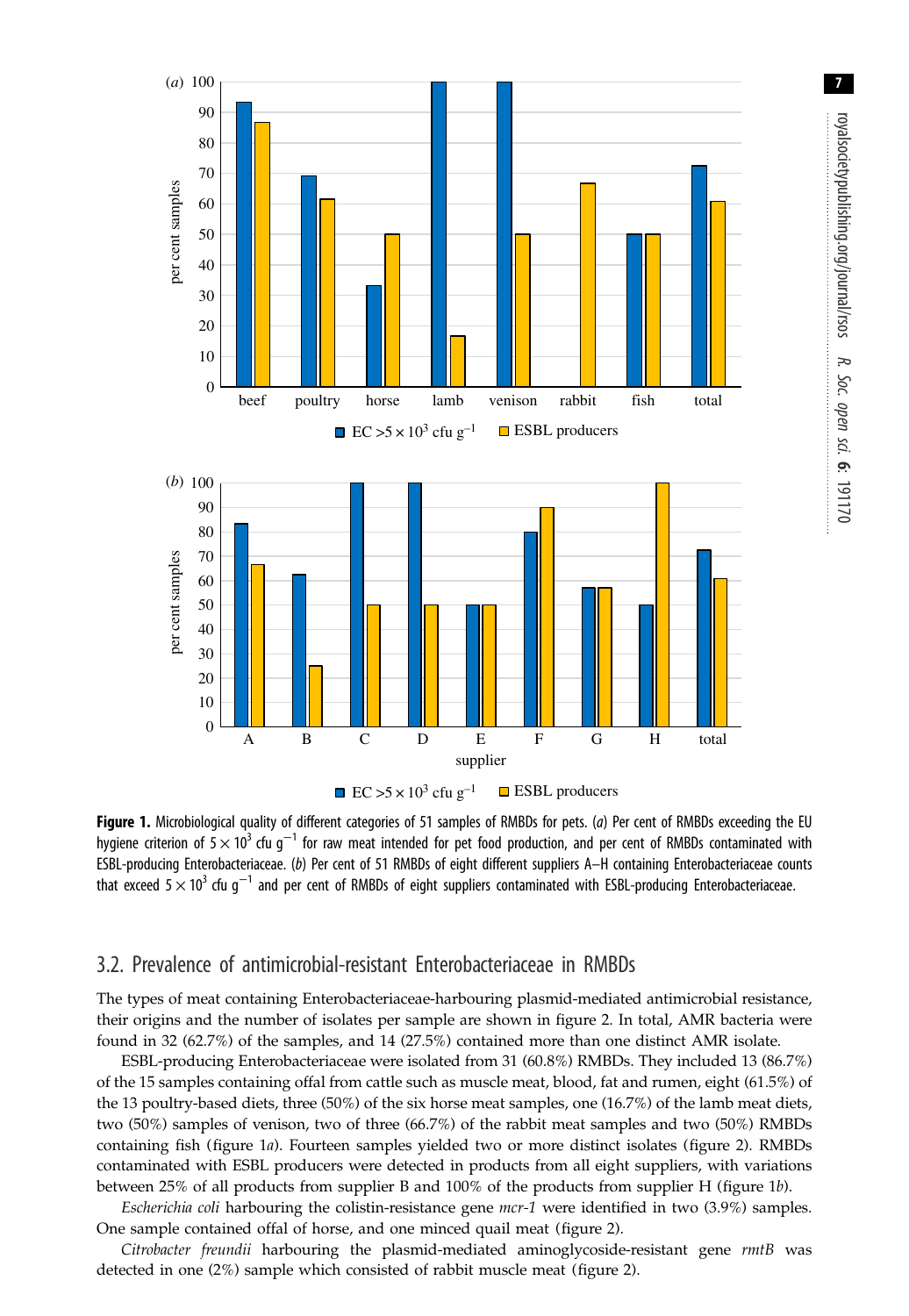

royalsocietypublishing.org/journal/rsos

R. Soc. open sci. 6:191170

Figure 2. Source data and characteristics of ESBL-, MCR-1- and RMTB-producing Enterobacteriaceae isolated from RMBDs for pets. Colours of squares categorizing ESBLs: light orange, CTX-M-group 1; dark orange, CTX-M-group 9; blue, SHV enzymes. Colours categorizing antibiotic resistance profiles: pink, resistant; yellow, intermediate; green, susceptible. AM, ampicillin; AMC, amoxicillin-clavulanic acid; AZM, aztreonam; C, chloramphenicol; CC, clonal complex; CL, colistin; CZ, cefazolin; CTX, cefotaxime; CIP, ciprofloxacin; FEP, cefepime; F/M, nitrofurantoin; FOS, fosfomycin; GM, gentamicin; K, kanamycin; MDR, multidrug resistance; NA, nalidixic acid; PG, phylogenetic group; S, streptomycin; SXT, sulfamethoxazole/trimethoprim; ST, sequence type; TE, tetracycline; n.d., not determined; -, not applicable. \*New sequence type with the allelic profile adk (1), fumC (1120), gyrB (44), icd (9), mdh (11), purA (9) and recA (7). <sup>†</sup>New CTX-M-14 variant with aminoacid substitution P180  $\rightarrow$  L. <sup>‡</sup>The susceptibility test results for colistin were interpreted according to the susceptibility and resistance clinical breakpoints suggested by the EUCAST (European Committee on Antimicrobial Susceptibility Testing, 2019) for Enterobacterales (susceptible, MIC  $\leq$  2 mg l<sup>-1</sup>; resistant, MIC > 2 mg l<sup>-1</sup>).

## 3.3. Identification of ESBL-producing Enterobacteriaceae and of  $bla_{FSRI}$  genes

In total, 47 ESBL producers were retrieved. Of these, 40 (85.1%) were identified as E. coli, three (6.4%) were classified as Klebsiella pneumoniae and one (2.1%) each were Klebsiella aerogenes (formerly Enterobacter aerogenes) [41], Enterobacter cloacae, Citrobacter braakii and Raoultella planticola (figure 2).

All 47 isolates were characterized with regard to their ESBL genotypes. In total,  $bla_{\text{CTX-M}}$  genes were detected in 45 (95.7%) of the strains. The vast majority of 41 (91.1%) of the  $bla_{\text{CTX-}M}$  genes belonged to CTX-M-group 1, and four  $(8.9\%)$  to CTX-M-group 9. Two strains harboured  $bla<sub>SHV-12</sub>$  (figure 2).

Of the 40 ESBL-producing E. coli isolates, 19 (47.5%) harboured  $bla_{CTX-M-1}$ , 14 (35%) carried bla<sub>CTX-M-15</sub> and two (5%) tested positive for  $bla_{\text{CTX-}M-32}$ . The remaining strains occurred as single isolates (2.5% each), harbouring  $bla_{\text{CTX-M-3}}$ ,  $bla_{\text{CTX-M-14}}$ , a new variant of  $bla_{\text{CTX-M-14}}$ ,  $bla_{\text{CTX-M-65}}$  and  $bla_{\text{SHV-12}}$ , respectively (figure 2). Of the three K. pneumoniae isolates, all  $(100\%)$  contained  $bla_{CTX-M-15}$  (figure 2). The E. cloacae strain harboured bla<sub>CTX-M-9</sub>, the K. aerogenes carried bla<sub>CTX-M-3</sub>, C. braakii tested positive for bla<sub>CTX-M-15</sub> and R. planticola harboured bla<sub>SHV-12</sub> (figure 2).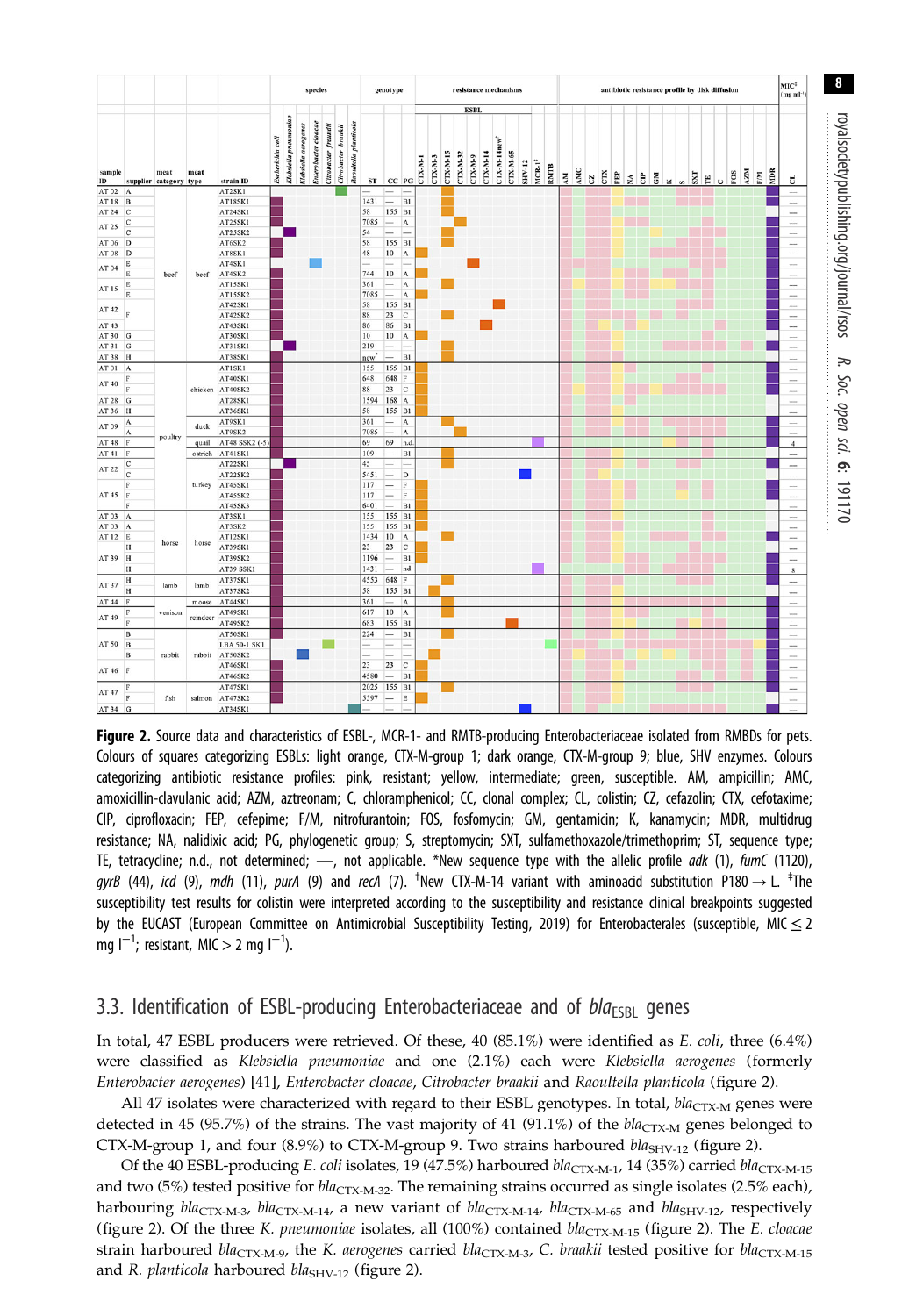Regarding the distribution of the most frequently identified  $bla_{ESBL}$  genes,  $bla_{CTX-M-1}$  was detected in eight (61.5%) of the 13 strains isolated from RMBDs containing poultry, in four (23.5%) of the 17 isolates from beef and in four (80%) of the ESBL producers isolated from horse meat. By contrast, bla<sub>CTX-M-15</sub> was identified in nine (52.9%) of the 17 strains originating from diets containing beef, in three (23.1%) strains isolated from poultry meat-based diets and in one (20%) ESBL producer isolated from horse meat.

### 3.4. Antimicrobial susceptibility patterns

Resistance profiles were determined for a total of 50 isolates, including 47 ESBL producers, two MCR-1 producing E. coli and one RMTB-producing C. braakii (figure 2). Overall, the resistance to cefotaxime and cefepime was observed for 44 (88%) and five (10%) of the isolates. AST for other classes of antimicrobials revealed that 21 (42%) isolates were resistant to the quinolone antibiotic nalidixic acid and 15 (30%) were resistant to the fluoroquinolone ciprofloxacin. Resistance to aminoglycosides was detected in six (12%) isolates resistant to gentamicin, 10 (20%) resistant to kanamycin and 27 (54%) resistant to streptomycin. Resistance to the folate pathway inhibitor sulfamethoxazole/trimethoprim was found in 25 (50%) isolates. Tetracycline resistance was noted in 36 (72%) and chloramphenicol resistance in 18 (36%) isolates. Furthermore, resistance to fosfomycin and azithromycin was observed in one (2%) and five (10%) of the isolates. None of the isolates were resistant to nitrofurantoin.

MDR was detected in 37 (74%) of the isolates (figure 2). Colistin MIC values were 8 mg l<sup>-1</sup> for strain AT39 SSK1 and 4 mg  $l^{-1}$  for strain AT48 SSK2 (figure 2).

#### 3.5. Genotypic characteristics of E. coli and K. pneumoniae isolates

MLST of all 42 E. coli isolates identified 28 different sequence types, including one new sequence type with the allelic profile adk (1), fumC (1120), gyrB (44), icd (9), mdh (11), purA (9) and recA (7).

Twenty-one (50%) strains belonged to a collective of STs that occurred only once or twice, followed by 10 (23.8%) belonging to CC155 (ST155, ST58 and closely related STs), five (11.9%) CC10 (ST10 and related STs) and CC23 (four strains). Three (7.1%) strains typed ST361 (figure 2).

Phylogenetic typing was performed for the 40 ESBL-producing E. coli and allocated 30 (75%) of the isolates to group A or B1, which typically contain commensal  $E$ . *coli* strains. Four (10%) belonged to phylogroup C. Five (12.5%) belonged to extraintestinal pathogenic phylogroups D and F, and one belonged to phylogroup E. None of the isolates belonged to extraintestinal pathogenic phylogroup B2.

MLST of the K. pneumoniae strains detected ST45, ST54 and ST219 (figure 2).

## 4. Discussion

Overall, the microbiological quality of the RMBDs analysed in this study was unsatisfactory for 72.5% of the products with regard to the EU hygiene criteria for the raw meat intended for pet food production, irrespective of the supplier. The microbiological quality was also lower than recently reported for comparable products in The Netherlands [4]. The current lack of comparative data from other countries and the low sample size in our study prevent a conclusive evaluation of the microbiological quality of RMBDs. In spite of these limitations, our data contribute to the growing evidence that RMBDs constitute a hygiene hazard.

While raw food diets are produced with minimal guidance in the USA and Canada [12], the EU regulations 1069/2009 and 142/2011 lay down an Enterobacteriaceae limit of  $5 \times 10^3$  cfu g<sup>-1</sup> for byproducts of slaughtered animals intended for pet food. The majority (72.5%) of the RMBDs in this study exceeded this threshold, and the prevalence of unacceptable products was thereby higher than the 52% recently reported in a Swedish study [3,42]. Notably, in our study, only one sample per batch was tested, precluding a definitive hygiene classification of any batch of RMBD. Nevertheless, high levels of Enterobacteriaceae in RMBDs potentially pose a health risk to animals and humans.

Pathogens, such as *Salmonella*, may cause disease in pets and contaminate the environment and humans with which the pets come into contact. In our study, Salmonella was isolated from 3.9% of the samples. This finding raises concern with regard to the zero tolerance policy for *Salmonella* laid down by the EU regulations 1069/2009 and 142/2011, as mentioned above. Previous investigators have reported the detection of Salmonella in 7% of RMBDs in Sweden and the USA [3] and 20% in The Netherlands and Canada [4]. The significance of these findings should not be underestimated, since Salmonella spp. pose a serious health risk to vulnerable individuals including small children, pregnant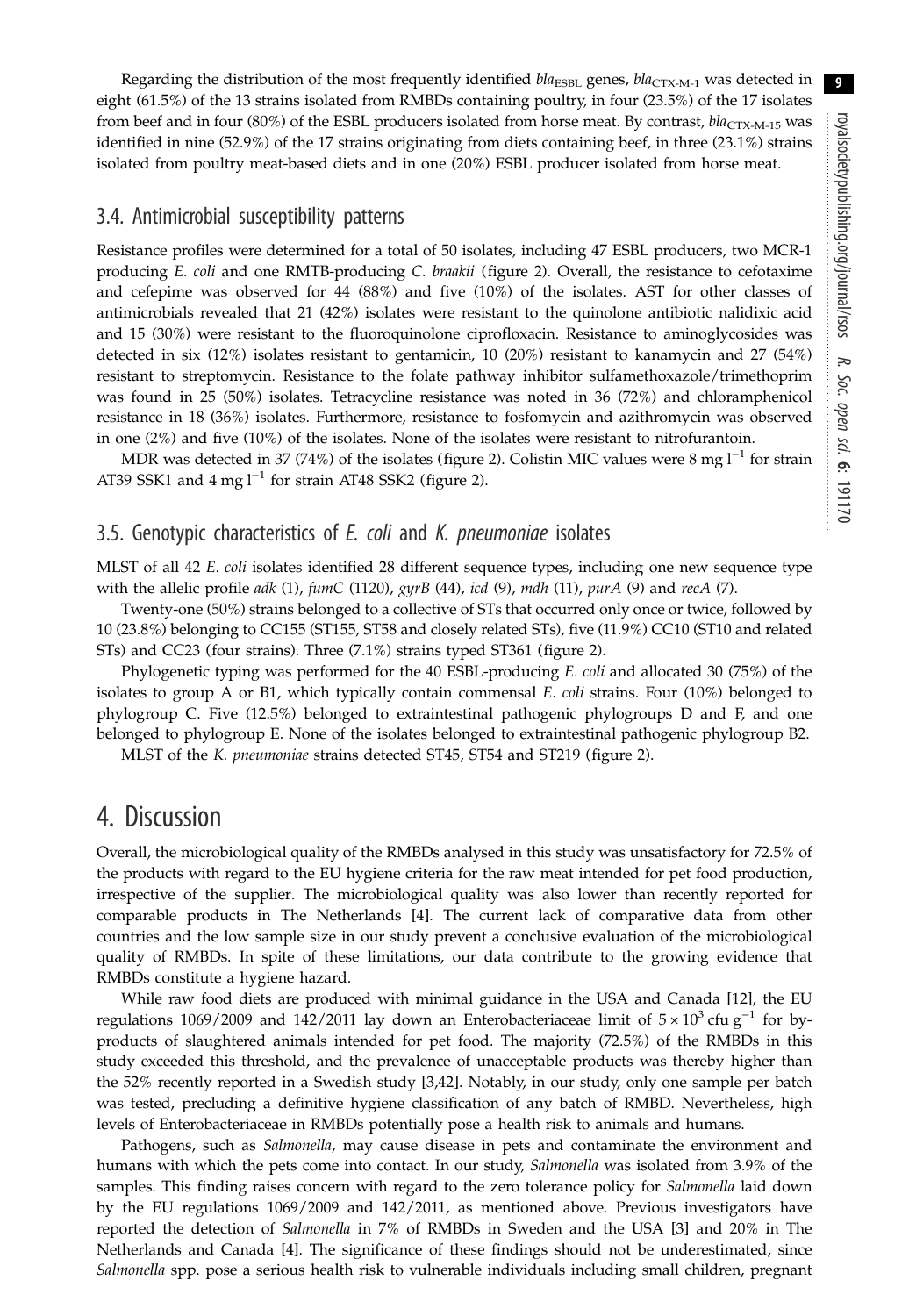women, immunocompromised persons and the elderly. Of the *Salmonella* serotypes identified in this study, monophasic Salmonella Typhimurium 4,12:i:- detected in lamb meat ranked among the three most commonly reported Salmonella serotypes associated with laboratory-confirmed cases of human salmonellosis in the EU and Switzerland in 2017 [43]. Monophasic S. 1,4,[5],12:i:- has also been responsible for foodborne outbreaks in Europe and worldwide [44]. By contrast, Salmonella London isolated from an RMBD containing turkey meat is not a common serotype, constituting only six (0.4%) of 1448 cases of human non-typhoidal Salmonella infection reported by the Swiss Federal Office of Public Health (SFOPH) in 2018 [45]. RMBDs may represent an important source of rare Salmonella serotypes of currently unclear pathogenicity, with implications for public health [46].

A further threat to public health is the global dissemination of AMR bacteria. Resistance to thirdgeneration cephalosporins, e.g. cefotaxime, presents a massive limitation of options to treat infections caused by MDR Enterobacteriaceae [28]. Previously, two Dutch longitudinal studies reported associations between RMBDs and faecal carriage of ESBL-producing E. coli in cats and dogs [16,17]. In the studies of dogs in the UK, feeding dogs RMBDs, especially raw poultry, was identified as a risk factor for faecal ESBL-producing E. coli [20,21]. Accordingly, the high rate of contamination (60.8%) of RMBDs with ESBL producers, as well as the very high rate (74%) of MDR among the Enterobacteriaceae detected in this study is of great concern, although this rate is slightly lower than results from similar studies from The Netherlands that reported higher prevalences (77.8 and 80%) of ESBL producers in RMBDs [4,17].

The most frequently detected ESBLs in this study were CTX-M-1 (40.2%) and CTX-M-15 (38.3%). CTX-M-1 is widespread in livestock and the food chain in Europe [28]. By contrast, CTX-M-15 is globally the most prevalent variant among human clinical ESBL-producing isolates worldwide, but infrequent in samples from livestock and food in European countries [47,48]. However, there is evidence that CTX-M-15 producers are more prevalent among faecal samples of cattle than those of other livestock, at least in some countries, including the UK and Switzerland [49,50], which may account for the fact that we detected the majority (52.9%) of the CTX-M-15 producers in RMBDs containing beef. The possibility of transmission of CTX-M-15-producing isolates from RMBDs to humans deserves further attention. Notably, plasmid analysis, including transfer assays and molecular plasmid typing, was not performed in this study, which limits our ability to fully delineate the epidemiologic features of the ESBL-producing Enterobacteriaceae identified in RMBDs.

Less frequent ESBL types found in this study include CTX-M-32, a structural variant of CTX-M-1 which has also been found in E. coli isolated from raw cat pet food and from faeces of cats fed RMBDs [17] and CTX-M-14, which, while found increasingly in human clinical isolates in Europe, is predominant in Asia [28]. In addition, we identified a novel CTX-M-14 variant carrying a Prolin180  $\rightarrow$  Lysin substitution.

The predominance of commensal E. coli and the diversity of sequence types among the ESBL-producing E. coli and K. pneumoniae indicate that the majority of the RMBD-associated ESBL producers may represent an indirect threat to public health predominantly through colonization of the human and animal gut [51]. While harmless for healthy individuals, faecal colonization is a risk factor for infections with ESBL producers [51]. The most prominent CCs identified in the current study have been described internationally among ESBL producers from various sources. For example, ESBL-producing E. coli ST58 and ST155 (CC155) are described globally from a wide range of sources, including healthy humans, livestock and wildlife [52–55].

Furthermore, E. coli belonging to international clones CC10 and CC23 associated with CTX-M-1 and CTX-M-15, have been isolated from healthy humans, livestock and meat, as well as from the environment [53]. In particular, ST10, ST23 and ST155 are frequently observed among avian pathogenic E. coli (APEC) [56].

Several STs less frequently identified in this study have also been described among ESBL-producing E. coli isolated from diseased companion animals and livestock. For instance, among CTX-M-1 producing E. coli isolated from the urine of diseased dogs [57] and among CTX-M-2-producing bovine mastitis isolates [58]. Furthermore, E. coli ST117, isolated from turkey meat in this study, has been identified among APEC strains associated with increased mortality and colibacillosis in broilers [59,60].

Notably, we detected two E. coli isolates belonging to CC648 which is an international high-risk multidrug-resistant clone that has emerged among companion animals in Europe [61]. Furthermore, K. pneumoniae, detected in three RMBDs in this study, may cause a wide range of nosocomial and community-acquired infections in humans and in companion animals, including pneumonia, urinary tract infection (UTI) and bacteraemia [62].

Our results suggest that RMBDs of the types analysed in this study represent a hitherto underappreciated source of ESBL-producing Enterobacteriaceae.

Moreover, two RMBD samples were contaminated with  $E.$  coli harbouring the plasmid-mediated colistin resistance gene mcr-1. Colistin has become a crucial last resort antimicrobial to treat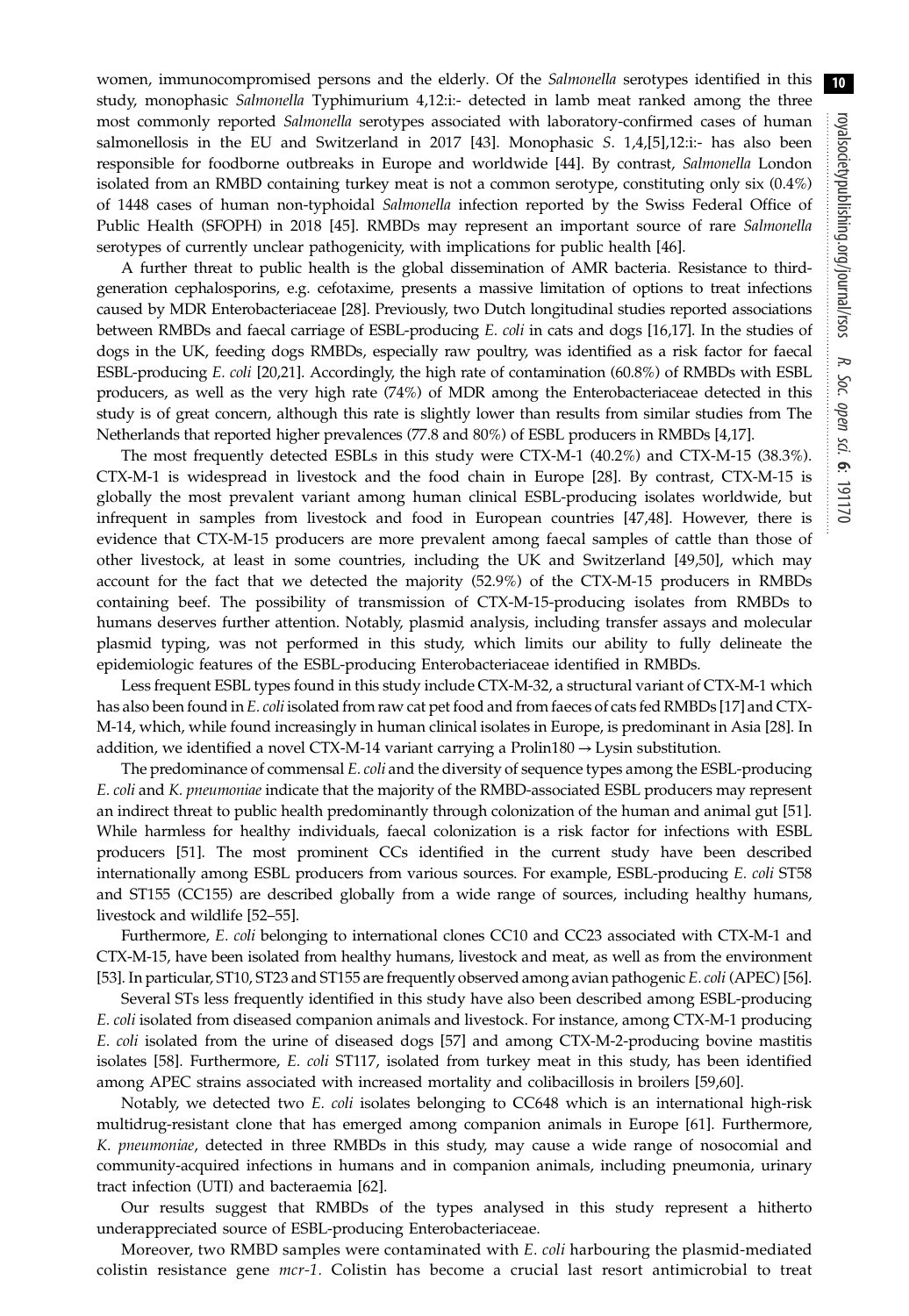infections caused by MDR Gram-negative bacteria [24]. MCR-1 producers have been isolated from food animals, raw meat and human samples [63], but to our knowledge, their occurrence in commercially available RMBDs has not been documented before. It is also particularly alarming that one of the  $mcr-1$  harbouring E. coli isolates belonged to the pandemic clonal lineage ST69 which is associated with community-acquired and healthcare-associated urinary tract infections (UTIs) worldwide [64].

# 5. Conclusion

RMBDs represent an emerging route of exposure of pets and their owners to bacterial pathogens such as Salmonella and to MDR Enterobacteriaceae. Resistant bacteria occurring in RMBDs include those harbouring bla<sub>ESBL</sub> genes that are identical to those in ESBL producers causing disease in animals and humans worldwide, and those resistant to crucially important antimicrobials such as aminoglycosides and colistin.

The possibility of transmission of Salmonella and of MDR Enterobacteriaceae from RMBDs to companion animals and their owners poses a severe health risk, particularly to vulnerable persons such as infants, the elderly, pregnant or immunocompromised individuals. Appropriate measures, such as activities that raise the awareness of antimicrobial resistance from the pet food safety perspective and providing information to pet owners on the correct handling of RMBDs, should be established in order to reduce the risk and ensure animal and public health.

Data accessibility. The datasets supporting this article have been uploaded as part of the electronic supplementary material. Authors' contributions. M.N.-I. conducted data analysis and interpretation and drafted the manuscript; A.T. collected the samples, performed laboratory tests and contributed to data analysis; K.Z. helped design the study and performed laboratory tests; R.S. designed and coordinated the study, participated in data analysis and critically revised the manuscript; all authors gave final approval for publication.

Competing interests. The authors declare no competing interests.

Funding. This work was partly supported by the Swiss Federal Office of Public Health, Division Communicable Diseases.

Acknowledgements. The authors thank Andrea Müller for serotyping the Salmonella isolates and Sabrina Püntener-Simmen and Kira Schmitt for their technical assistance.

# References

- 1. Freeman LM, Chandler ML, Hamper BA, Weeth LP. 2013 Current knowledge about the risks and benefits of raw meat-based diets for dogs and cats. J. Am. Vet. Med. Assoc. 243, 1549–1558. (doi:10.2460/javma.243.11.1549)
- 2. Dillitzer N, Becker N, Kienzle E. 2011 Intake of minerals, trace elements and vitamins in bone and raw food rations in adult dogs. Br. J. Nutr. 106, S53–S56. (doi:10.1017/S0007114511 002765)
- 3. Hellgren J, Hästö LS, Wikström C, Fernström LL, Hansson I. 2019 Occurrence of Salmonella, Campylobacter, Clostridium and Enterobacteriaceae in raw meat-based diets for dogs. Vet. Rec. 184, 442. (doi:10.1136/vr.105199)
- 4. van Bree FPJ, Bokken GCAM, Mineur R, Franssen F, Opsteegh M, van der Giessen JW, Lipman LJ, Overgaauw PA. 2018 Zoonotic bacteria and parasites found in raw meat-based diets for cats and dogs. Vet. Rec. 182, 50. (doi:10.1136/vr. 104535)
- 5. Weese JS, Rousseau J, Arroyo L. 2005 Bacteriological evaluation of commercial canine and feline raw diets. Can. Vet. J. 46, 513-516.
- 6. Canadian Medical Veterinary Association (CVMA). 2018 Raw meat-based diets for pets position statement. See https://www.

canadianveterinarians.net/documents/raw-meatbased-diets-for-pets 1.

- 7. Stiver SL, Frazier KS, Mauel MJ, Styer EL. 2003 Septicemic salmonellosis in two cats fed a raw-meat diet. J. Am. Anim. Hosp. Assoc. 39, 538–542. (doi:10.5326/0390538)
- 8. Fauth E, Freeman LM, Cornjeo L, Markovich JE, Janecko N, Weese JS. 2015 Salmonella bacteriuria in a cat fed a Salmonellacontaminated diet. J. Am. Vet. Med. Assoc. 247, 525–530. (doi:10.2460/javma. 247.5.525)
- 9. Morley PS, Strohmeyer RA, Tankson JD, Hyatt DR, Dargatz DA, Fedorka-Cray PJ. 2006 Evaluation of the association between feeding raw meat and Salmonella enterica infections at a greyhound breeding facility. J. Am. Vet. Med. Assoc. 228, 1524–1532. (doi:10.2460/javma. 228.10.1524)
- 10. Greene CE. 2012 Enteric bacterial infections. In Infectious diseases of the dog and cat (ed. CE Greene), pp. 383–389. St Louis, MO: Elsevier Saunders.
- 11. van Dijk MAM, Engelsma MY, Visser VXN, Spierenburg MAH, Holtslag ME, Willemsen PT, Wagenaar JA, Broens EM, Roest HI. 2018 Brucella suis infection in dog fed raw meat, the

Netherlands. Emerg. Infect. Dis. 24, 1127–1129. (doi:10.3201/eid2406.171887)

- 12. Finley R, Reid-Smith R, Weese JS. 2006 Human health implications of Salmonella-contaminated natural pet treats and raw pet food. Clin. Infect. Dis. 42, 686–691. (doi:10.1086/500211)
- 13. Centers for Disease Control and Prevention (CDC). 2019 Outbreak of multidrug-resistant Salmonella infections linked to raw turkey products. CDC Investigation Notice. See https:// www.cdc.gov/salmonella/reading-07.
- 14. Public Health England (PHE). 2018 Investigation into an outbreak of Shiga toxin producing Escherichia coli (STEC) O157 PT 21/28 Stx2 in England, August 2017. London, UK: PHE Publications.
- 15. Fredriksson-Ahomaa M, Heikkilä T, Pernu N, Kovanen S, Hielm-Björkman A, Kivistö R. 2017 Raw meat-based diets in dogs and cats. Vet. Sci. 4, pii: E33. (doi:10.3390/vetsci4030033)
- 16. Baede VO, Wagenaar JA, Broens EM, Duim B, Dohmen W, Nijsse R, Timmerman AJ, Hordijk J. 2015 Longitudinal study of extended-spectrumβ-lactamase- and AmpC-producing Enterobacteriaceae in household dogs. Antimicrob. Agents Chemother. 59, 3117–3124. (doi:10.1128/AAC.04576-14)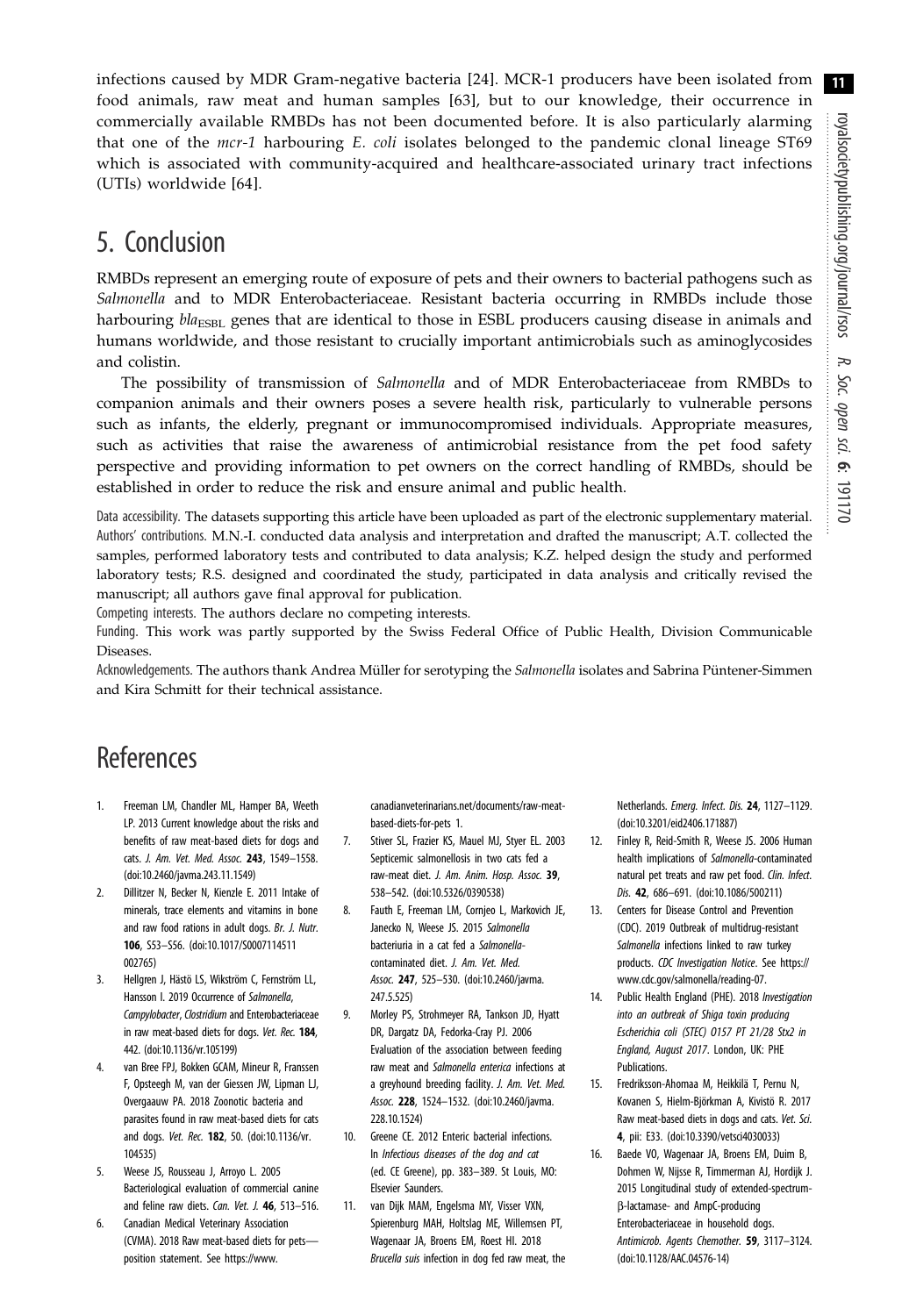- 17. Baede VO, Broens E, Spaninks M, Timmerman A, Graveland H, Wagenaar JA, Duim B, Hordijk J. 2017 Raw pet food as a risk factor for shedding of extended-spectrum beta-lactamase producing Enterobacteriaceae in household cats. PLoS ONE 12, e0187239. (doi:10.1371/journal.pone. 0187239)
- 18. Davies RH, Lawes JR, Wales AD. 2019 Raw diets for dogs and cats: a review, with particular reference to microbiological hazards. J. Small Anim. Pract. 60, 329–339. (doi:10.1111/ jsap.13000)
- 19. Lefebvre SL, Reid-Smith R, Boerlin P, Weese JS. 2008 Evaluation of the risks of shedding Salmonellae and other potential pathogens by therapy dogs fed raw diets in Ontario and Alberta. Zoonoses Public Health 55, 470–480. (doi:10.1111/j.1863-2378.2008. 01145.x)
- 20. Schmidt VM, Pinchbeck GL, Nuttall T, McEwan N, Dawson S, Williams NJ. 2015 Antimicrobial resistance risk factors and characterisation of faecal E. coli isolated from healthy Labrador retrievers in the United Kingdom. Prev. Vet. Med. 119, 31–40. (doi:10.1016/j.prevetmed. 2015.01.013)
- 21. Wedley AL, Dawson S, Maddox TW, Coyne KP, Pinchbeck GL, Clegg P, Nuttall T, Kirchner M, Williams NJ. 2017 Carriage of antimicrobial resistant Escherichia coli in dogs: prevalence, associated risk factors and molecular characteristics. Vet. Microbiol. 199, 23–30. (doi:10.1016/j.vetmic.2016.11.017)
- 22. World Health Organization (WHO). 2014 Antimicrobial resistance: global report on surveillance. See http://www.who.int/ drugresistance/documents/surveillancereport/en.
- 23. Aarestrup FM. 2015 The livestock reservoir for antimicrobial resistance: a personal view on changing patterns of risks, effects of interventions and the way forward. Phil. Trans. R. Soc. B 370, 20140085. (doi:10.1098/ rstb.2014.0085)
- 24. World Health Organization (WHO). 2017 Critically important antimicrobials for human medicine, 5th revision 2016. See http://www. who.int/foodsafety/publications/antimicrobialsfifth/en/.
- 25. Jans C, Sarno E, Collineau L, Meile L, Stärk KDC, Stephan R. 2018 Consumer exposure to antimicrobial resistant bacteria from food at Swiss retail level. Front. Microbiol. 9, 362. (doi:10.3389/fmicb.2018.00362)
- 26. Nilsson O. 2015 Hygiene quality and presence of ESBL-producing Escherichia coli in raw food diets for dogs. Infect. Ecol. Epidemiol. 5, 28758. (doi:10.3402/iee.v5.28758)
- 27. Pomba C et al. 2017 Public health risk of antimicrobial resistance transfer from companion animals. J. Antimicrob. Chemother. 72, 957–968.
- 28. Bevan ER, Jones AM, Hawkey PM. 2017 Global epidemiology of CTX-M β-lactamases: temporal and geographical shifts in genotype. J. Antimicrob. Chemother. 72, 2145–2155. (doi:10.1093/jac/dkx146)
- 29. Grimont PAD, Weill F-X. 2008 Antigenic formulae of the Salmonella serovars, 9th edn. Paris, France: WHO Collaborating Center for

Reference and Research on Salmonella Institut Pasteur.

- 30. Zurfluh K, Bagutti C, Brodmann P, Alt M, Schulze J, Fanning S, Stephan R, Nüesch-Inderbinen M. 2017 Wastewater is a reservoir for clinically relevant carbapenemase- and 16s rRNA methylase-producing Enterobacteriaceae. Int. J. Antimicrob. Agents 50, 436–440. (doi:10. 1016/j.ijantimicag.2017.04.017)
- 31. Clinical and Laboratory Standards (CLSI). 2017 Performance standards for antimicrobial susceptibility testing, 27th edn. CLSI supplement M100S. Wayne, PA: Clinical and Laboratory Standards Institute.
- 32. Magiorakos AP et al. 2012 Multidrug-resistant, extensively drug-resistant and pandrug-resistant bacteria: an international expert proposal for interim standard definitions for acquired resistance. Clin. Microbiol. Infect. 18, 268–281. (doi:10.1111/j.1469-0691.2011.03570.x)
- 33. Geser N, Stephan R, Korczak BM, Beutin L, Hächler H. 2012 Molecular identification of extended-spectrum-β-lactamase genes from Enterobacteriaceae isolated from healthy human carriers in Switzerland. Antimicrob. Agents Chemother. 56, 1609–1612. (doi:10.1128/AAC. 05539-11)
- 34. Woodford N, Fagan EJ, Ellington MJ. 2006 Multiplex PCR for rapid detection of genes encoding CTX-M extended-spectrum β-lactamases. J. Antimicrob. Chemother. 57, 154–155. (doi:10.1093/jac/dki412)
- 35. Zurfluh K, Nüesch-Inderbinen M, Morach M, Berner AZ, Hächler H, Stephan R. 2015 Extended-spectrum-β-lactamase-producing-Enterobacteriaceae in vegetables imported from the Dominican Republic, India, Thailand and Vietnam. Appl. Environ. Microbiol. 81, 3115–3120. (doi:10.1128/AEM.00258-15)
- 36. Rebelo AR et al. 2018 Multiplex PCR for detection of plasmid-mediated colistin resistance determinants. *Euro Surveill*. 23, pii= 17-00672. (doi:10.2807/1560-7917.ES.2018.23. 6.17-00672)
- 37. Doi Y, Arakawa Y. 2007 16S ribosomal RNA methylation: emerging resistance mechanism against aminoglycosides. Clin. Infect. Dis. 45, 88–94. (doi:10.1086/518605)
- 38. Clermont O, Christenson JK, Denamur E, Gordon DM. 2013 The Clermont Escherichia coli phylotyping method revisited: improvement of specificity and detection of new phylo-groups. Environ. Microbiol. Rep. 5, 58–65. (doi:10.1111/ 1758-2229.12019)
- 39. Wirth T et al. 2006 Sex and virulence in Escherichia coli: an evolutionary perspective. Mol. Microbiol. 60, 1136–1151. (doi:10.1111/j. 1365-2958.2006.05172.x)
- 40. Diancourt L, Passet V, Verhoef J, Grimont PAD, Brisse S. 2005 Multilocus sequence typing of Klebsiella pneumoniae nosocomial isolates. J. Clin. Microbiol. 43, 4178–4182. (doi:10.1128/ JCM.43.8.4178-4182.2005)
- 41. Tindall BJ, Sutton G, Garrity GM. 2017 Enterobacter aerogenes Hormaeche and Edwards 1960 (approved lists 1980) and Klebsiella mobilis Bascomb et al. 1971 (approved lists 1980) share the same nomenclatural type (ATCC 13048) on the approved lists and are

homotypic synonyms, with consequences for the name Klebsiella mobilis Bascomb et al. 1971 (approved lists 1980). Int. J. Syst. Evol. Microbiol. 67, 502–504. (doi:10.1099/ijsem. 0.001572)

- 42. Strohmeyer RA, Morley PS, Hyatt DR, Dargatz DA, Scorza AV, Lappin MR. 2006 Evaluation of bacterial and protozoal contamination of commercially available raw meat diets for dogs. J. Am. Vet. Med. Assoc. 228, 537–542. (doi:10. 2460/javma.228.4.537)
- 43. European Food Safety Authority (EFSA) and European Centre for Disease Prevention and Control) (ECDC). 2018 The European Union summary report on trends and sources of zoonoses, zoonotic agents and food-borne outbreaks in 2017. EFSA J **16**, e05500. (doi:10.2903/j.efsa.2011.2090)
- 44. Palma F, Manfreda G, Silva M, Parisi A, Barker DOR, Taboada EN, Pasquali F, Rossi M. 2018 Genome-wide identification of geographical segregated genetic markers in Salmonella enterica serovar Typhimurium variant 4,[5],12: i:-. Sci. Rep. 8, 15251. (doi:10.1038/s41598-018- 33266-5)
- 45. Swiss Federal Office of Public Health (FOPH). 2018 BAG Bulletin 52/2018. Bull. Swiss FOPH 52, 4.
- 46. Finley R, Reid-Smith R, Ribble C, Popa M, Vandermeer M, Aramini J. 2008 The occurrence and antimicrobial susceptibility of Salmonellae isolated from commercially available canine raw food diets in three Canadian cities. Zoonoses Public Health 55, 462–469. (doi:10.1111/j.1863- 2378.2008.01147.x)
- 47. Irrgang A et al. 2017 CTX-M-15-producing E. coli isolates from food products in Germany are mainly associated with an IncF-type plasmid and belong to two predominant clonal E. coli lineages. Front. Microbiol. 8, 2318. (doi:10.3389/ fmicb.2017.02318)
- 48. Cantón R, González-Alba JM, Galán JC. 2012 CTX-M enzymes: origin and diffusion. Front. Microbiol. 3, 110. (doi:10.3389/fmicb.2012. 00110)
- 49. Day MJ et al. 2016 Diversity of STs, plasmids and ESBL genes among Escherichia coli from humans, animals and food in Germany, the Netherlands and the UK. J. Antimicrob. Chemother. 71, 1178–1182. (doi:10.1093/jac/ dkv485)
- 50. Geser N, Stephan R, Hächler H. 2012 Occurrence and characteristics of extended-spectrum βlactamase (ESBL) producing Enterobacteriaceae in food producing animals, minced meat and raw milk. BMC Vet. Res. 8, 21. (doi:10.1186/ 1746-6148-8-21)
- 51. Karanika S, Karantanos T, Arvanitis M, Grigoras C, Mylonakis E. 2016 Fecal colonization with extended-spectrum beta-lactamase–producing Enterobacteriaceae and risk factors among healthy individuals: a systematic review and metaanalysis. Rev. Infect. Dis. 63, 310-318. (doi:10.1093/cid/ciw283)
- 52. Hernandez J et al. 2013 Characterization and comparison of extended-spectrum β-lactamase (ESBL) resistance genotypes and population structure of Escherichia coli isolated from Franklin's gulls (Leucophaeus pipixcan) and